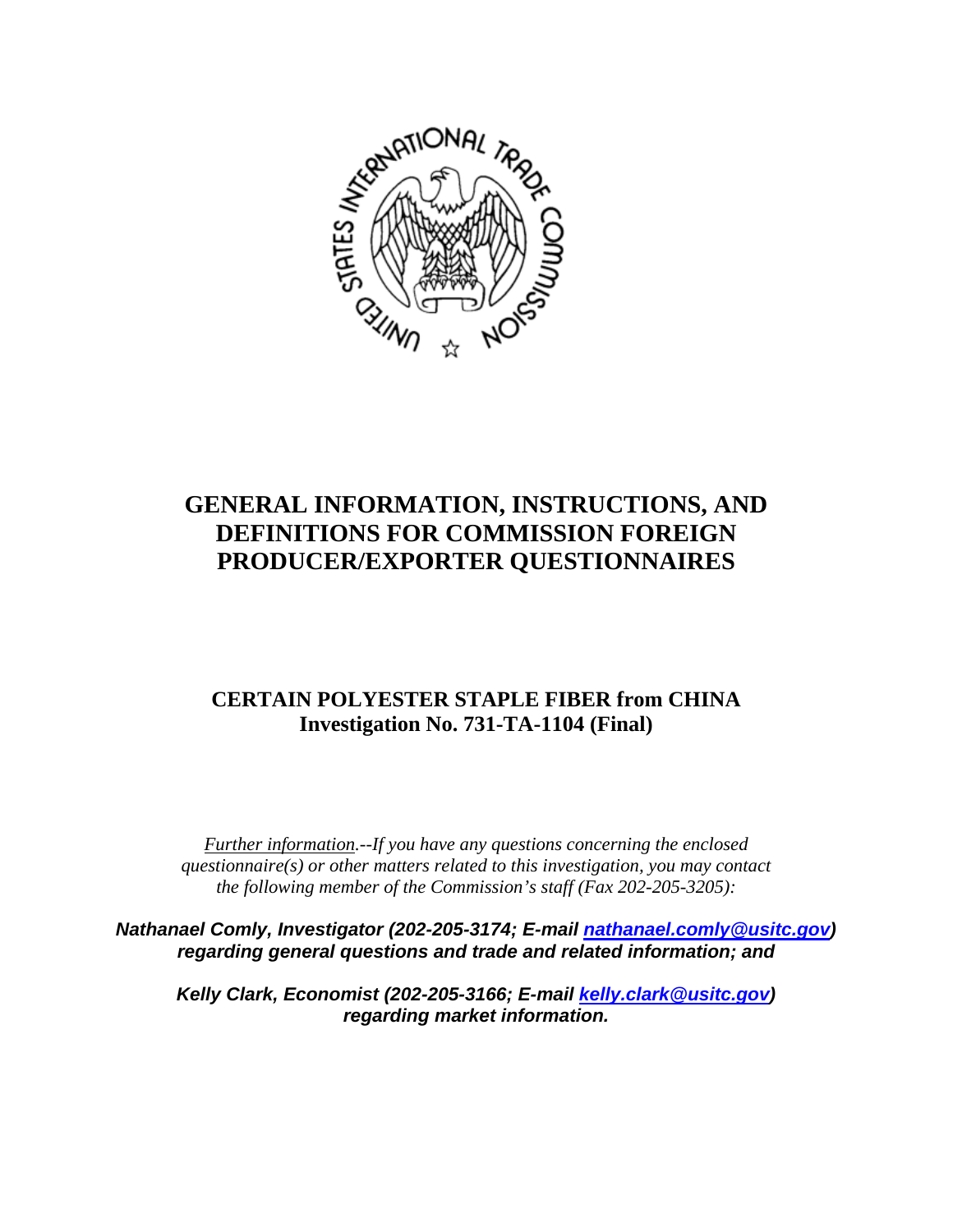#### **GENERAL INFORMATION, INSTRUCTIONS, AND DEFINITIONS**

### **GENERAL INFORMATION**

**Background**.--This investigation was instituted in response to a petition filed on June 23, 2006 by: DAK Americas LLC, Charlotte, NC; Nan Ya Plastics Corporation, America, Lake City, SC; and Wellman, Inc., Shrewsbury, NJ. Antidumping duties may be assessed on the subject imports as a result of this investigation if the Commission makes an affirmative determination of injury, threat, or material retardation, and if the U.S. Department of Commerce makes an affirmative determination of dumping.

Additional questionnaires will be supplied promptly upon request, or photocopies of the enclosed questionnaire(s) may be used. Address all correspondence to the United States International Trade Commission, Washington, DC 20436. Hearing-impaired individuals can obtain information regarding this investigation via the Commission's TDD terminal (202-205-1810).

*Due date of questionnaire(s)*.--Return the completed questionnaire(s) to the United States International Trade Commission by no later than **January 30, 2007**. Although the enclosed postpaid envelope may be used to return the completed questionnaire, use of an overnight mail service may be necessary to ensure that your response actually reaches the Commission by **January 30, 2007**. If you do not use the enclosed envelope, please make sure the completed questionnaire is sent to the attention of Nathanael Comly, Investigator. **Return only one copy of the completed questionnaire(s), but please keep a copy for your records so that you can refer to it if the Commission staff contacts you with any questions during the course of the investigation.**

**Electronic submission:** Please submit one copy of the completed questionnaire via email to the email address listed on the first page of the questionnaire. In addition, return a signed hard copy of the first page of the questionnaire

*Service of questionnaire response(s).*--In the event that your firm is a party to this investigation, you are required to serve a copy of the questionnaire(s), once completed, on parties to the proceeding that are subject to administrative protective order (see 19 CFR § 207.7). A list of such parties is maintained by the Commission's Secretary and may be obtained by calling 202- 205-1803. A certificate of service must accompany the copy of the completed questionnaire(s) you submit (see 19 CFR § 207.7).

*Confidentiality*.--The commercial and financial data furnished in response to the enclosed questionnaire(s) that reveal the individual operations of your firm will be treated as confidential by the Commission to the extent that such data are not otherwise available to the public and will not be disclosed except as may be required by law (see 19 U.S.C. § 1677f). Such confidential information will not be published in a manner that will reveal the individual operations of your firm; however, nonnumerical characterizations of numerical business proprietary information (such as discussion of trends) will be treated as confidential business information only at the request of the submitter for good cause shown.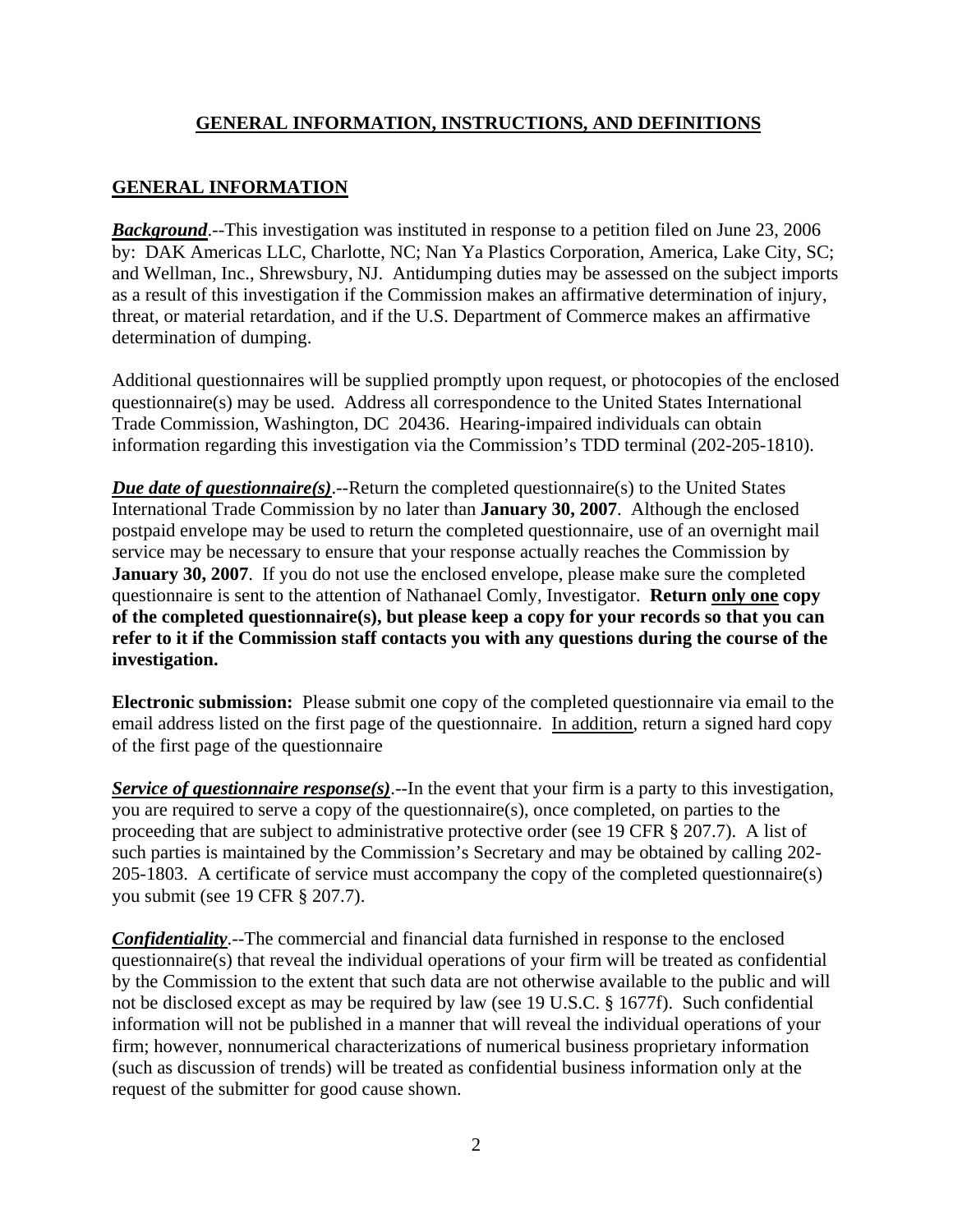#### **GENERAL INFORMATION, INSTRUCTIONS, AND DEFINITIONS**--*Continued*

### **GENERAL INFORMATION**--*Continued*

*Verification***.--The information submitted in the enclosed questionnaire(s) is subject to audit and verification by the Commission. To facilitate possible verification of data, please keep all your workpapers and supporting documents used in the preparation of the questionnaire response(s).**

*Release of information*.--The information provided by your firm in response to the questionnaire(s), as well as any other business proprietary information submitted by your firm to the Commission in connection with the investigation, may become subject to, and released under, the administrative protective order provisions of the Tariff Act of 1930 (19 U.S.C. § 1677f) and section 207.7 of the Commission's Rules of Practice and Procedure (19 CFR § 207.7). This means that certain lawyers and other authorized individuals may temporarily be given access to the information for use in connection with this investigation or other import-injury investigations conducted by the Commission on the same or similar merchandise; those individuals would be subject to severe penalties if the information were divulged to unauthorized individuals.

#### **INSTRUCTIONS**

*Answer all questions*.--Do not leave any question or section blank unless a questionnaire expressly directs you to skip over certain questions or sections. If the answer to any question is "none," write "none." **If information is not readily available from your records in exactly the form requested, furnish carefully prepared estimates--designated as such by the letter "E"--and explain the basis of your estimates**. Answers to questions and any necessary comments or explanations should be supplied in the space provided or on separate sheets attached to the appropriate page of the questionnaire(s). If your firm is completing more than one questionnaire in connection with this investigation (i.e., a producer, importer, purchaser, and/or foreign producer questionnaire), you need not respond to duplicated questions in the questionnaires.

*Consolidate all establishments in China*.--Report the requested data for your establishment(s) located in China. **Firms operating more than one establishment should combine the data for all establishments into a single report.**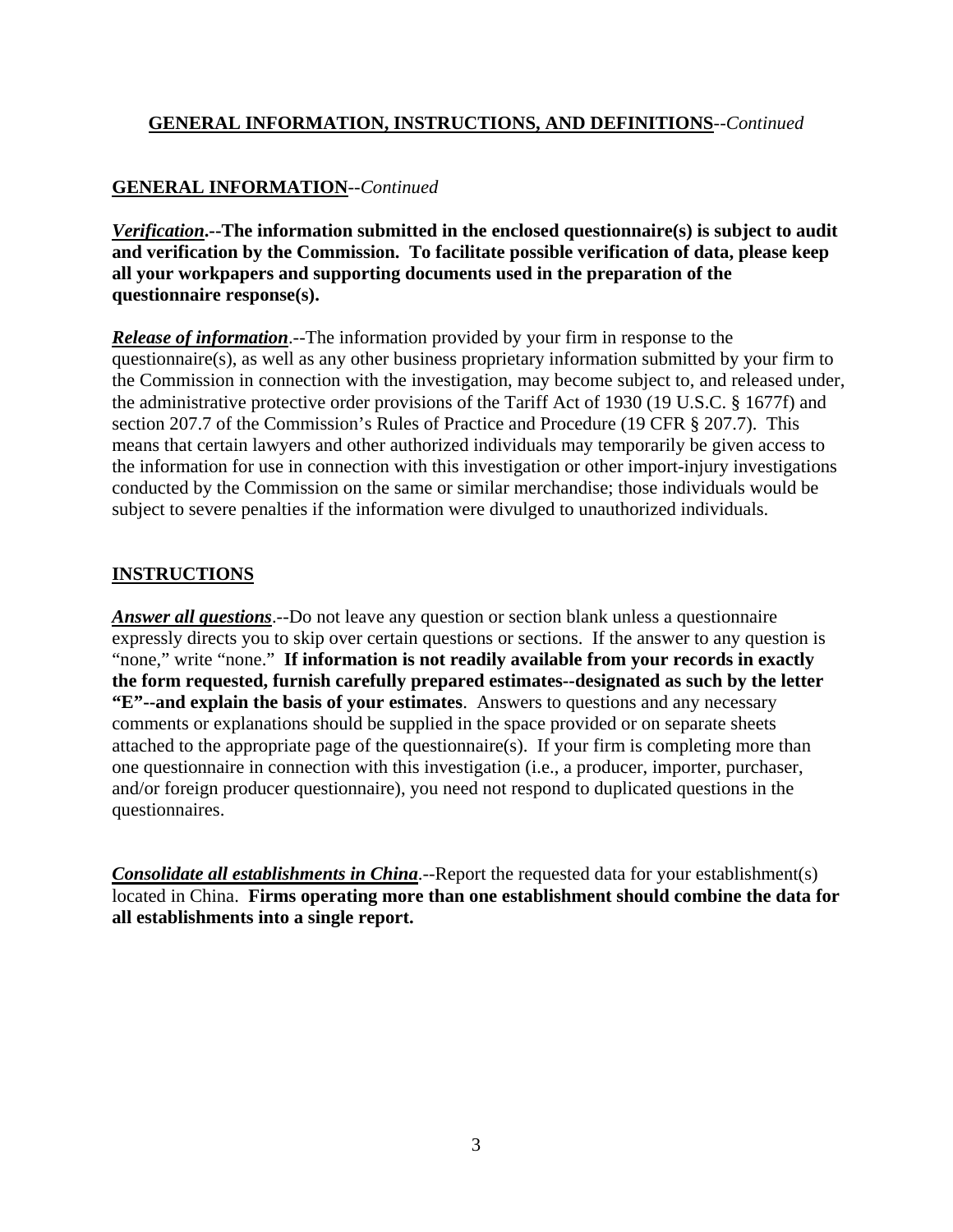#### **GENERAL INFORMATION, INSTRUCTIONS, AND DEFINITIONS**--*Continued*

#### **DEFINITIONS**

*Certain polyester staple fiber*.–For purposes of this investigation, "certain polyester staple fibers" is defined as synthetic staple fibers, not carded, combed or otherwise processed for spinning, of polyester, measuring 3.3 decitex (3 denier) or more. This merchandise is cut to lengths varying from one inch (25 mm) to five inches (127 mm). The merchandise subject to these orders may be coated, usually with a silicon or other finish, or not coated. Polyester staple fibers ("PSF") are generally used as stuffing in sleeping bags, mattresses, ski jackets, comforters, cushions, pillows, and furniture. The merchandise is covered by statistical reporting numbers 5503.20.0045 and 5503.20.0065 of the Harmonized Tariff Schedule of the United States (HTS).

The following products are excluded from the scope: (1) PSF of less than 3.3 decitex (less than 3 denier) currently imported under HTS statistical reporting number 5503.20.0025, known to the industry as PSF for spinning and generally used in woven and knit applications to produce textile and apparel products; (2) PSF of 10 to 18 denier that are cut to lengths of 6 to 8 inches and that are generally used in the manufacture of carpeting; and (3) low-melt PSF, defined as a bicomponent fiber with an outer, non-polyester sheath that melts at a significantly lower temperature than its inner polyester core (HTS 5503.20.0015).

*Firm*.--An individual proprietorship, partnership, joint venture, association, corporation (including any subsidiary corporation), business trust, cooperative, trustee in bankruptcy, or receiver under decree of any court.

*Related firm*.--A firm that your firm solely or jointly owned, managed, or otherwise controlled; a firm that solely or jointly owned, managed, or otherwise controlled your firm; and/or a firm that was solely or jointly owned, managed, or otherwise controlled by a firm that also solely or jointly owned, managed, or otherwise controlled your firm.

*Establishment*.--Each facility of a firm in China involved in the production of certain polyester staple fiber (as defined above), including auxiliary facilities operated in conjunction with (whether or not physically separate from) such facilities.

*United States*.--For purposes of this investigation, the 50 States, Puerto Rico, the U.S. Virgin Islands, and the District of Columbia.

*Importer*.--Any person or firm engaged, either directly or through a parent company or subsidiary, in importing certain polyester staple fiber (as defined above) into the United States from a foreign manufacturer or through its selling agent.